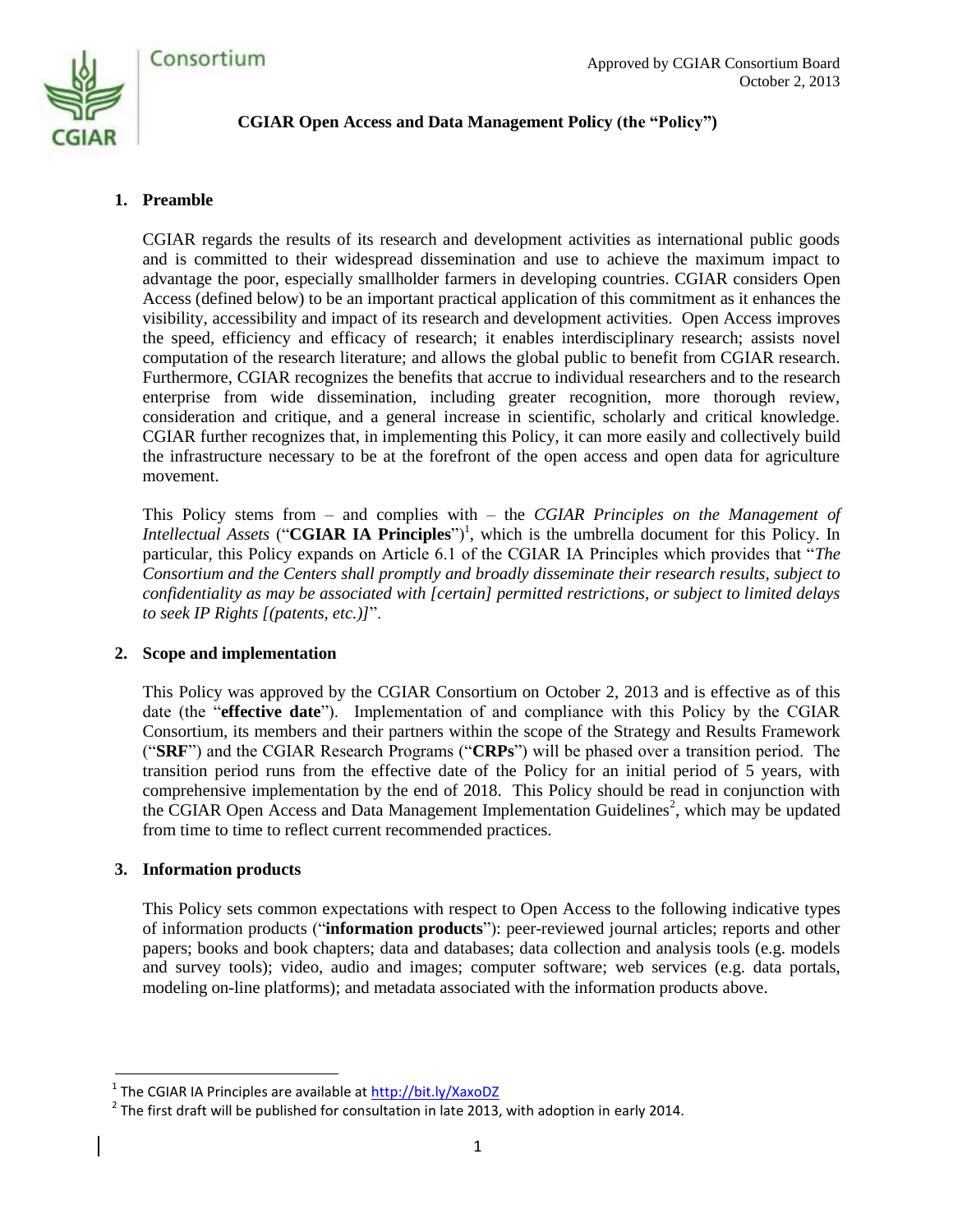

#### **4. Policy statement**

#### **4.1 General**

4.1.1. Openness. Best efforts shall be used to make all information products Open Access, subject always to the legal rights and legitimate interests of stakeholders and third parties, including intellectual property rights, confidentiality, sensitivity (including price and politically sensitive information), farmers' rights and privacy.

Information products may not always be of value to others, for example because those outputs are draft, poor quality or incomplete. Open Access arrangements should consider the characteristics of the information product, their potential impact, the level of data processing required, and whether the information products generated are within the scope of this Policy. Some judgment therefore needs to be made over the information products that will be made Open Access.

4.1.2. Suitable Repositories. Stable, permanent, Open Access repositories shall be utilized, to enable users and other sites and search engines to access or locate information products, including application programming interfaces (APIs) or other mechanisms enabling those information products to be available from the CGIAR website and associated web-based products. Preference should be given to existing repositories to minimize the number of repositories in use (and the interoperability challenges presented by multiple incidences of repositories).

4.1.3. Interoperability. Syntactic and semantic interoperability is a key consideration in enabling and promoting international and interdisciplinary access to and use of information products. Information products must therefore be described with standardized metadata, and stored and delivered using appropriate protocols and formats to ensure that their content can be discovered, shared and incorporated across different technological platforms.

4.1.4. Data storage and preservation for future use. Information products must be stored where users can find them and where they will be preserved for future use. As time goes by, they will need to be managed, maintained and curated.

4.1.5. Copyright and Open Licenses. Suitable open licenses shall be used that recognize the legal rights to information products and encourage their use and adaptation.

4.1.6. Incentives and professional expertise. Incentives and the development of professional expertise in all areas of Open Access and data management shall be devised, adopted and promoted.

4.1.7. Translation. Translations of key documents and other media into pertinent languages are encouraged. All versions should be deposited in suitable repositories and made Open Access.

4.1.8. Limited internet connectivity. To assist those with limited internet connectivity, designing easily accessible information products (e.g. websites, PDFs) or making available alternative versions that require minimal data download to see and use is encouraged.

4.1.9. Open Access and Data Management Plans. Open Access and Data Management Plans should be prepared in order to ensure implementation of this Policy. Such Plans shall, in particular, outline a strategy for maximizing opportunities to make information products Open Access.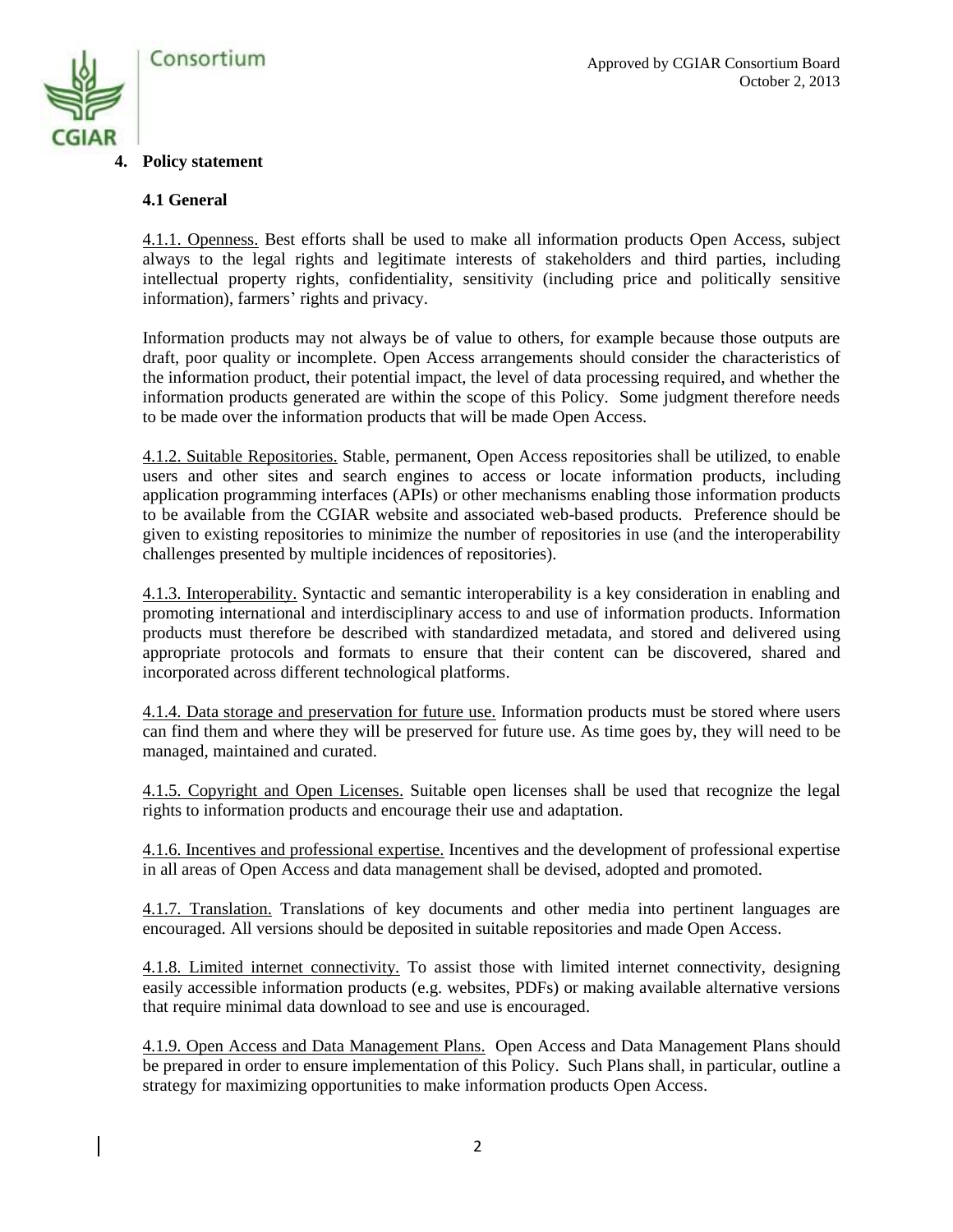

#### **4.2 Open Access for indicative types of information products**

4.2.1. Peer-reviewed journal articles. Peer-reviewed versions of scholarly articles reporting research should be deposited in a suitable repository and made Open Access as soon as possible, ideally at the time of publication, and no later than 6 months from the date of publication. Authors are free to choose the journal that is most appropriate to their needs. Where an author publishes in a closed access journal, he/she shall self-archive in an Open Access repository a digital version of the final accepted manuscript (the "postprint" version).

4.2.2. Reports and other papers. Information products that are not intended for peer-review journals, such as reports, conference papers, policy briefs and working papers, shall be deposited in suitable repositories and made Open Access as soon as possible and in any event within 3 months of their completion.

4.2.3. Books and book chapters. The full digital version of books and book chapters shall be made Open Access as soon as possible after publication and in any event within 6 months either through self-archiving or other suitable publication arrangements.

4.2.4. Data and databases. Data (and any relevant data collection and analysis tools) shall, subject to any additional donor requirements, be deposited in a suitable repository and made Open Access as soon as possible and in any event within 12 months of completion of the data collection or appropriate project milestone, or within 6 months of publication of the information products underpinned by that data, whichever is sooner. Data deposited shall be prepared in a manner consistent with the aims of this Policy. Existing and future databases shall be made Open Access.

4.2.5. Video, audio and images. Complete final digital versions of video and audio outputs, and image collections must be stored appropriately and made Open Access within 3 months of their completion.

4.2.6. Computer software. Where an information product is software developed internally, the associated source code must be deposited in a free/open software archive upon completion of the software development. Access to such information products may be granted subject to appropriate licences (e.g. Copyleft).

4.2.7. Metadata. The metadata of an information product must be deposited in a suitable repository before or on publication of the information product. Where an information product is not deposited in a suitable repository, the deposited metadata must include a link to the information product.

#### **5. Review**

The CGIAR Consortium Office will carry out an evidence-based review of the implementation of this Policy on an annual basis. The reviews will be used to devise appropriate institutional tools and guidelines for the implementation of this Policy.

The Consortium Office (in consultation with the Centers) will review this Policy in 2015 and every two years thereafter in light of experiences gained. This Policy may be amended at any time by agreement of the Consortium, in consultation with the Centers.